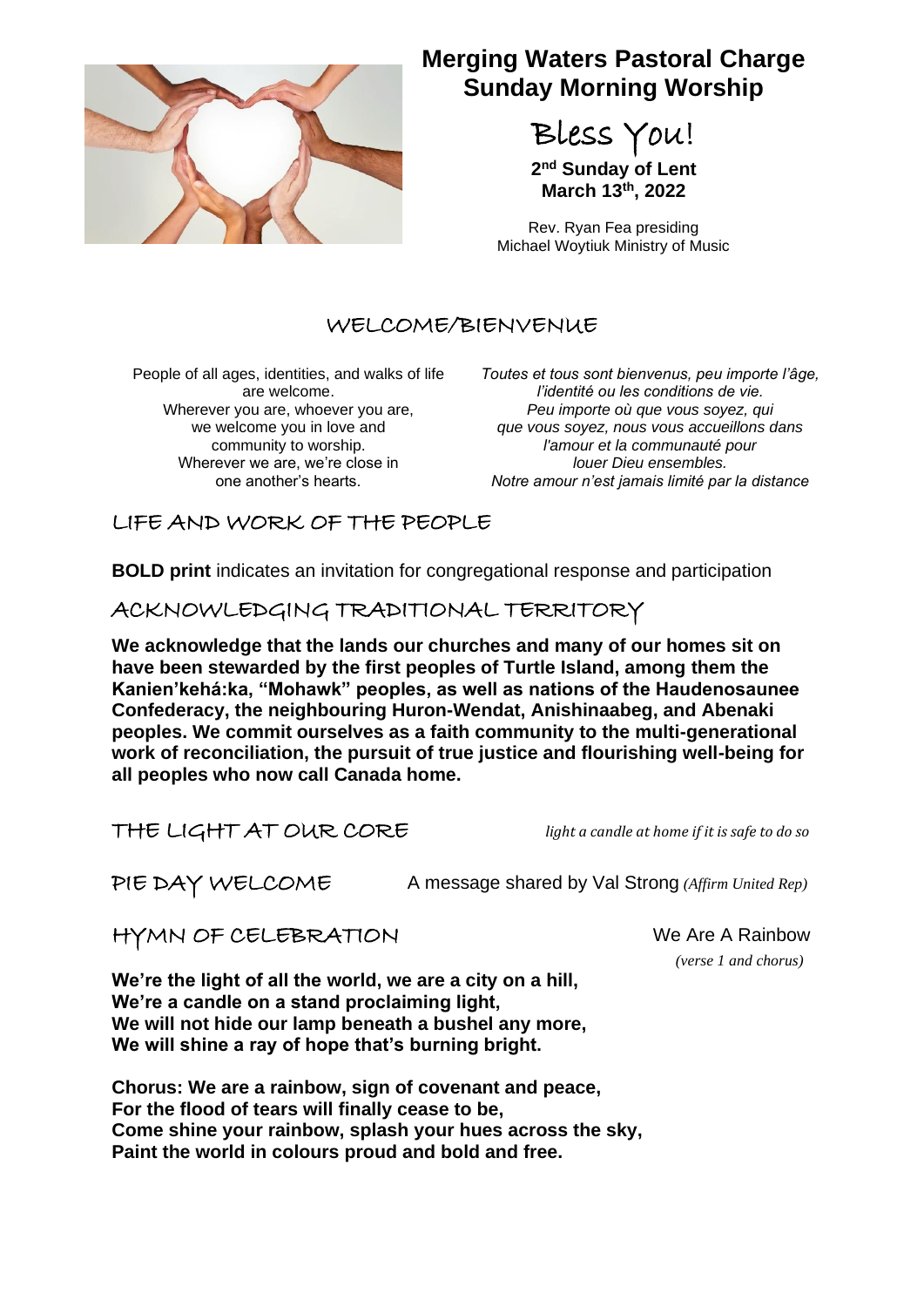#### SPIRITUAL FOCUS

Blessed and blessing, loving and loved, God's people, Merging Waters, come to this place! **We're ready!**  From times of work, from times of play, from times of busy-ness, from times away, God's people of Merging Waters, come! **We're set!**  To speak and to receive, to sing and to pray. God's people of Merging Waters, come! **We're here! We're here! We're here to worship God!**

### PRAYER OF APPROACH

**God of the smooth road, God of the rough places, God of the wilderness paths, thank you. Thank you for calling us out when we want to wrap ourselves up and hide. Thank you for giving us safe space when everything is just too much. Thank you for blessing all creation with your presence, and with your love. Open our hearts, we pray—open our minds open our souls and, by your grace, fill them with your abundant love; not only so that we would be changed, not only so that we would be blessed, but so that we can be blessing and people of transformation, in your world. In Jesus' name we ask it. Amen.**

#### HYMN MORE VOICES 12 Come Touch Our Hearts

**Come touch our hearts that we may know compassion, from failing embers build a blazing fire; love strong enough to overturn injustice, to seek a work more gracious, come touch and bless our hearts.**

*(verse 1)*

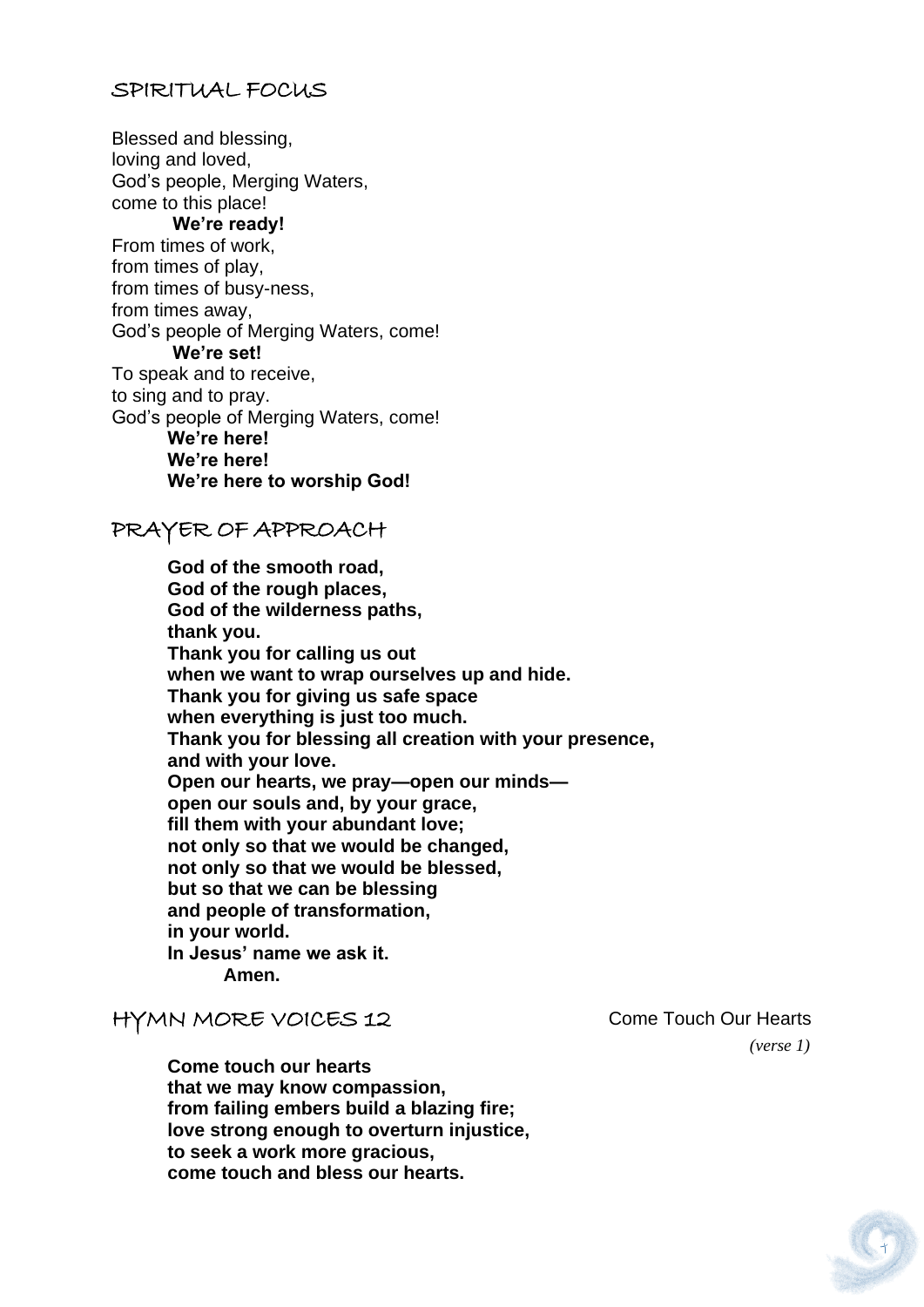Now the Great Spirit said to Abram, "Go from your country and your kindred and your father's house to the land that I will show you. I will make of you a great nation, and I will bless you, and make your name great, so that you will be a blessing. I will bless those who bless you, and the one who curses you I will curse; and in you all the families of the earth shall be blessed."

#### **So Abram went, as God had told him; and Lot went with him.**

### APPLICATION FOR TODAY Bless You!

HYMN VOICES UNITED 634 To Abraham and Sarah

**To Abraham and Sarah the call of God was clear: 'Go forth and I will show you a country rich and fair. You need not fear the journey for I have pledged my word: that you shall be my people and I will be your God.'**

**From Abraham and Sarah arose a pilgrim race, dependent for their journey on God's abundant grace. and in their heart was written by God this saving word: that you shall be my people and I will be your God.'**

**We of this generation on whom God's hand is laid, can journey to the future secure and un afraid! rejoicing in God's goodness and trusting in this word: that you shall be my people and I will be your God.'**

MINUTE FOR MISSION Affirm United 4th Annual PIE Day

OFFERING *We offer our prayer, time, talent, reflections, and resources*

*If you are not on pre-authorised [remittance \(PAR\)](http://mergingwaters.ca/mt-content/uploads/2020/03/form_par-authorization.pdf) and want to continue to support Merging Waters please click these links, or those provided on the site to give to: [Union Church](https://www.canadahelps.org/en/charities/union-church-ste-anne-de-bellevue/) or [Beaurepaire United](https://www.canadahelps.org/en/charities/beaurepaire-united-church/) through [CanadaHelps.org](http://www.canadahelps.org/)*

MUSICAL OFFERING Elegy in Blue and Yellow

Music by Pierre Gallant

# PRAYER OF DEDICATION

**God of all creation, we know that all that we have, all that we are, is blessed and blessing. In this sharing, we add our blessing to yours. May all of these blessings bring hope and healing to your world. Amen.**

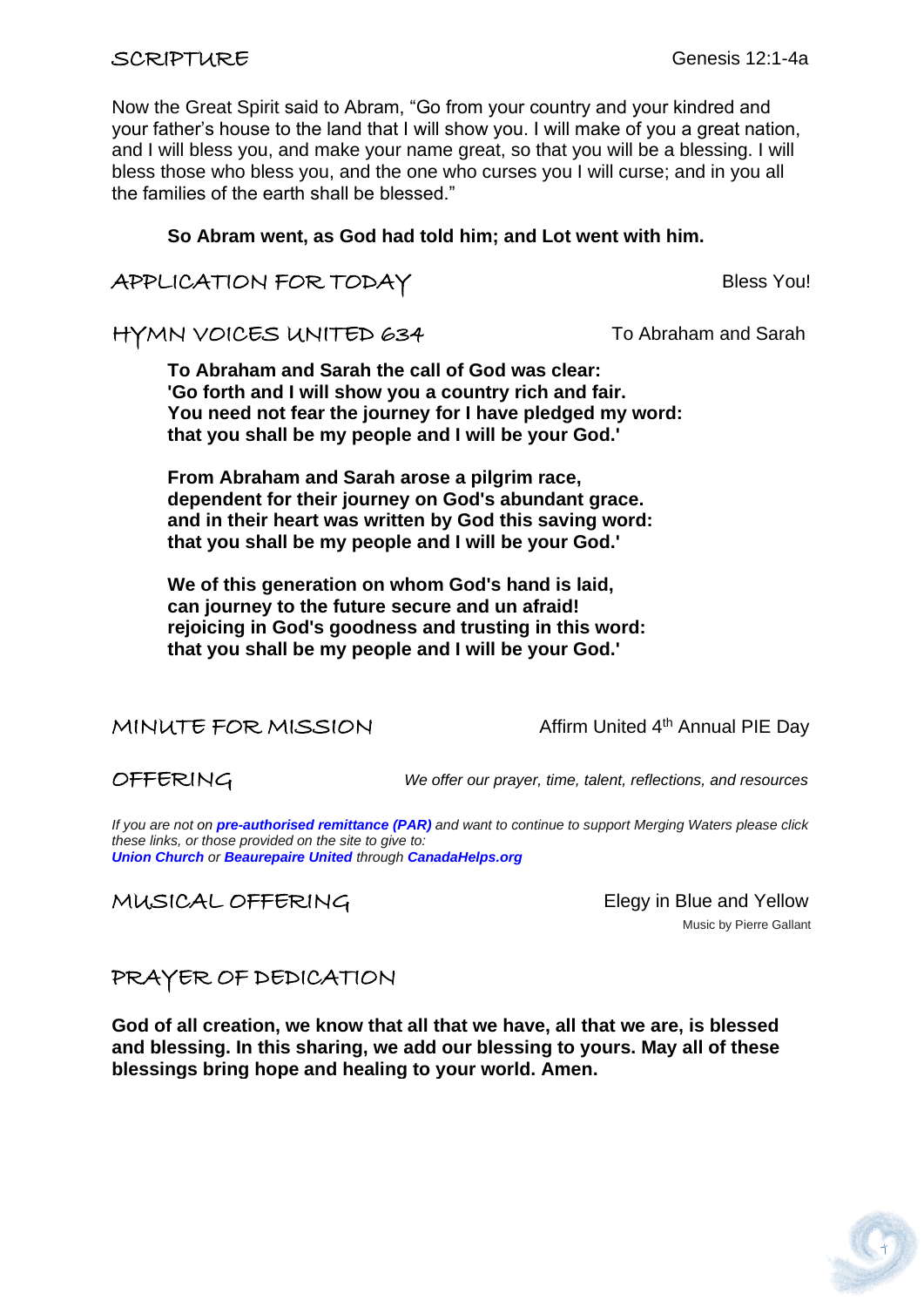# PRAYERS OF JOY AND CONCERN

# THE JESUS PRAYER FOR TODAY

**O Source of Life,**

**Connectedness beyond simple perception, We hold our experience of you as sacred. May we choose to live the good you call for, In our actions as well as in our imaginings. Nourish our bodies and spirits, Inspiring us to share the abundance that we have. Challenge us to show understanding and love for others As we need to be understood and loved. Help us overcome our shortcomings to be our best selves, Through the faith that you have always shown in us. May we all make it so.** *Amen* **Amen** 

#### HYMN VOICES UNITED 420 Go To The World

**Go to the world! Go into all the earth. Go preach the cross where Christ renews life's worth, baptising as the sign of our rebirth. Hallelujah! Hallelujah!**

**Go to the world! Go into every place. Go live the Word of God's redeeming grace. Go seek God's presence in each time and space. Hallelujah! Hallelujah!**

**Go to the world! Go struggle, bless and pray; the nights of tears give way to joyous day. As servant Church, you follow Christ's own way. Hallelujah! Hallelujah!**

**Go to the world! Go as the ones I send, for I am with you 'til the age shall end, when all the hosts of glory cry 'Amen!' Hallelujah! Hallelujah!**

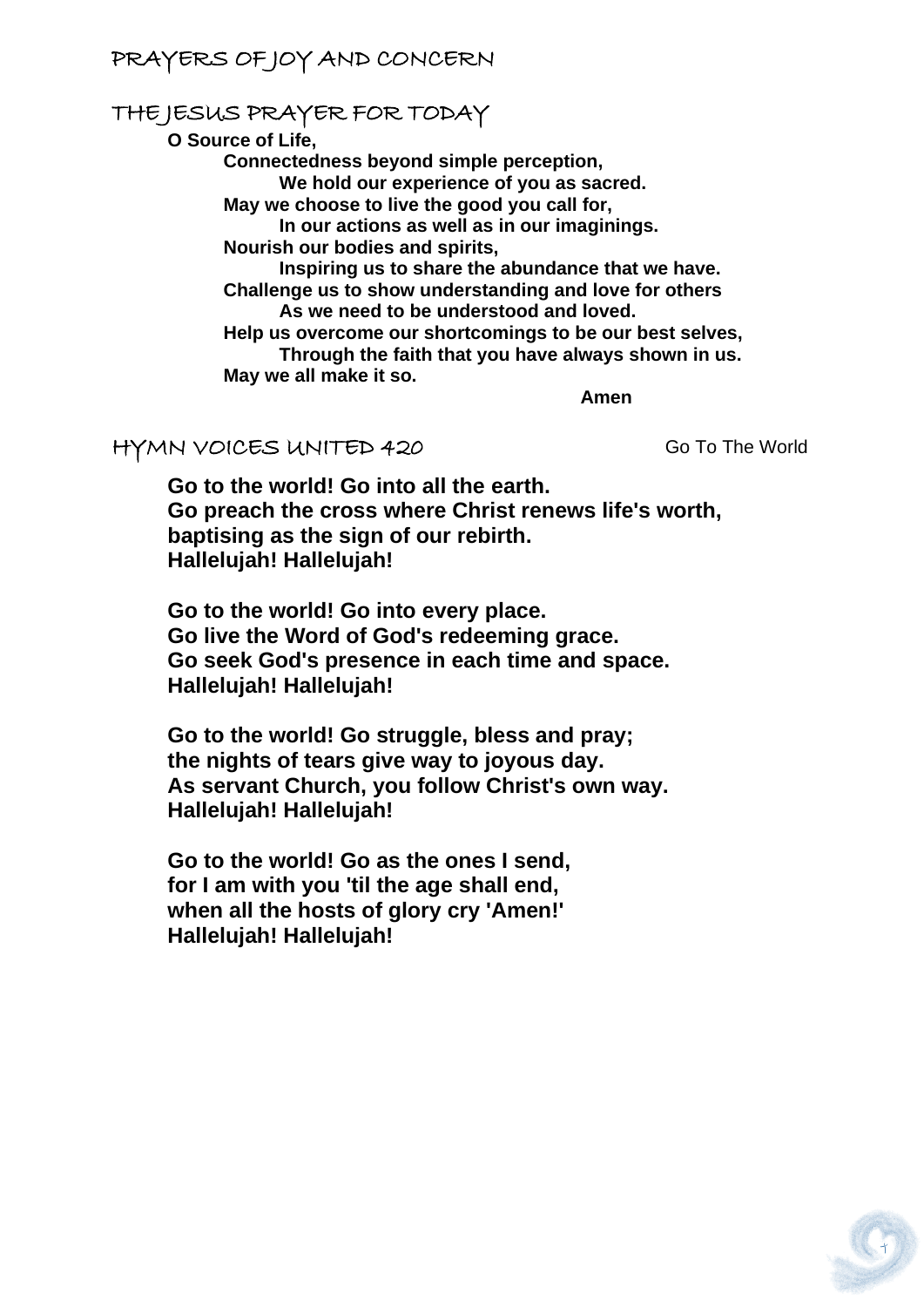# COMMISSIONING & BENEDICTION

Blessed and blessing, loving and loved, God's people, Merging Waters, go from this place! **We're ready!**  To times of work, to times of play, to times of busy-ness, to times away, God's people of Merging Waters, go to the world! **We're set!**  To speak and to listen, to sing and to pray, to be a blessing, each and every day. God's people of Merging Waters, go and be stewards of the faith, Jesus' people on the Way. **We go, knowing we are never alone! Carried by the wings of the Holy Spirit, moving forward with Christ's peace,** 

**enfolded in the Creator's love, we go!** 

MUSICAL SENDINGBeautiful

**Amen. Amen! AMEN!**

 music and words by Carole King sung by Patti Murphy

*~ Thank you for joining in Worship today ~*

# **MERGING WATERS PASTORAL CHARGE THE UNITED CHURCH OF CANADA Merging Waters UNION CHURCH Pastoral Charge STE. ANNE DE BELLEVUE, QUE. « An Affirming Congregation » & BEAUREPAIRE UNITED CHURCH BEACONSFIELD, QUE. Michael Woytiuk; Ministry of Music Rev. Ryan Fea, Ordained Minister [ryanfea.mergingwaters@gmail.com](mailto:ryanfea.mergingwaters@gmail.com)**  Welcome Grace Service Love **Susan Smith, Office Administrator** community **[mergingwaters@bellnet.ca](mailto:mergingwaters@bellnet.ca) (514) 445-2618**

**[www.mergingwaters.ca](http://www.mergingwaters.ca/)**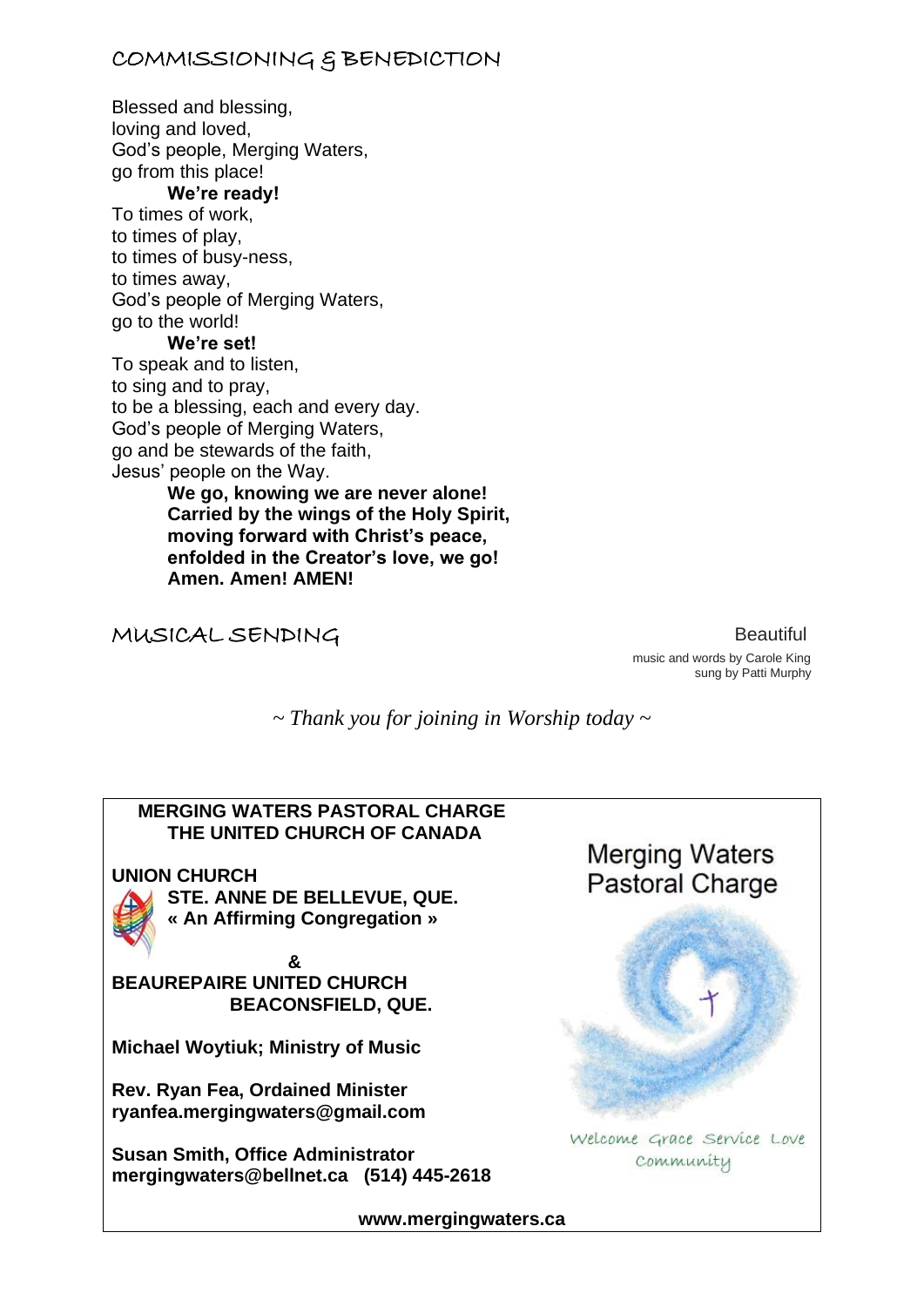| <b>UPCOMING SERVICES at 10:30 a.m.</b>                                                                                                                        |                                                                                 |
|---------------------------------------------------------------------------------------------------------------------------------------------------------------|---------------------------------------------------------------------------------|
| Mar $13th$ .                                                                                                                                                  | Lent 2 – Bless You! Service in-person & online onsite at 25 Fieldfare           |
| Mar $13th$ .                                                                                                                                                  | Merging Waters Pastoral Charge Annual General meeting<br>online on ZOOM at 2 pm |
|                                                                                                                                                               | https://us02web.zoom.us/j/84679694054                                           |
| Mar $20th$ .                                                                                                                                                  | Lent 3 – Are You A Regular? – Spiritual Communion                               |
|                                                                                                                                                               | Onsite and online at 24 Maple, Ste-Anne                                         |
| Mar $27th$ .                                                                                                                                                  | Lent $4 - l$ 've Had Enough                                                     |
| Please consult the website and weekly announcements for details and links<br>www.mergingwaters.ca/Worship-online<br>Download the Zoom App at zoom.us/download |                                                                                 |

#### SPIRITUAL PRACTICE FOR WEEK 2 OF LENT

This week go into blessing stealth mode. Be creative. At least once a day, this week, use something you have been given, something you have been blessed with, to secretly bless someone else. Don't let them know it was you. It could be a family member. It could be a co-worker. It could be a total stranger. It doesn't matter who. At least once a day, this week, use something you have been given, something you have been blessed with, to secretly bless someone else.

Attributions: Liturgy and spiritual practices adapted from "Bless You!" within *Loving Our Neighbours, Called to be the Church Worship For Five Sundays* © 2019 Liturgy by<br>the Right Reverend Richard Bott and sermon by Rev. notice.

Hymn Reprint & Podcasting Licences: One Licence # A-730039 & CCLI Licence # 11249529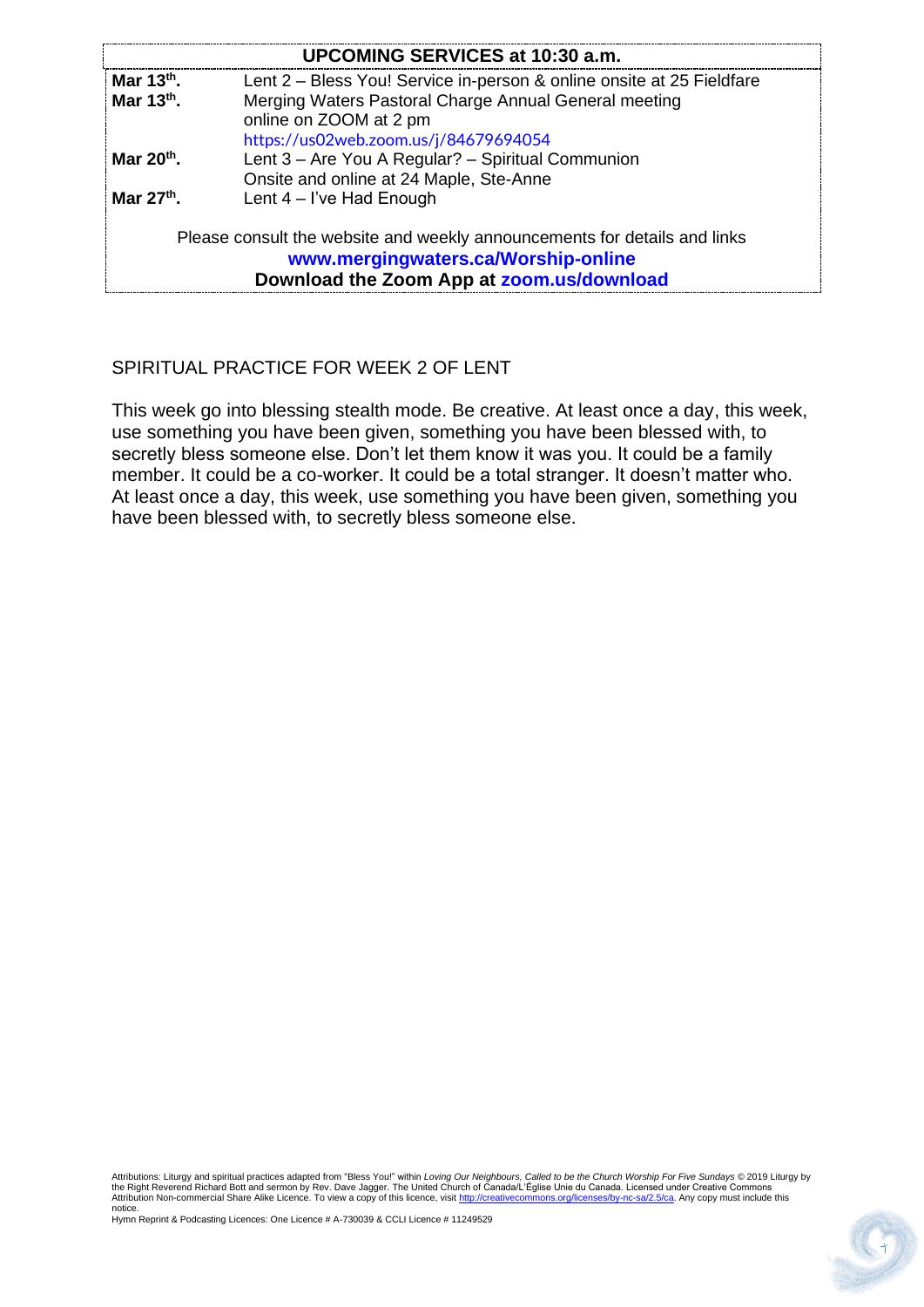#### ANNOUNCEMENTS



# **CHURCH CAFÉ**

Now with a new link for Feb 27<sup>th</sup> and March https://us02web.zoom.us/j/87964312436 Dial by your location +1 438 809 7799 Canada Meeting ID: 879 6431 2436 Fridays @ 3 pm Details and link at www.mergingwaters.ca

Lent with Merging Waters

Photo: Affirm United/S'affirmer Ensemble



# **Lesser Evils**

Lenten Study Journey through daily reflections with a weekly discussion A shared journey with Merging Waters, Beaconsfiled and Riverside United To register contact Cynthia: [riversideunitedchurch@hotmail.com](file:///F:/Services/Upcoming%20Services/Lent%202022/Lent%201%20-%20March%206th%202022/riversideunitedchurch@hotmail.com)

> **There are hard copies already available to purchase through Riverside Also available through [www.urcd.ca](http://www.urcd.ca/) in hard copy and epub versions**

**March 13th service will acknowledge that** March 14<sup>th</sup>, 2022 marks the 4<sup>th</sup> Annual Affirming PIE Day when we will lift up and celebrate in different ways our commitment to being Public Intentional and Explicit in living out our commitment to inclusion and diversity.

We can't have pie in person but we can be inclusive.

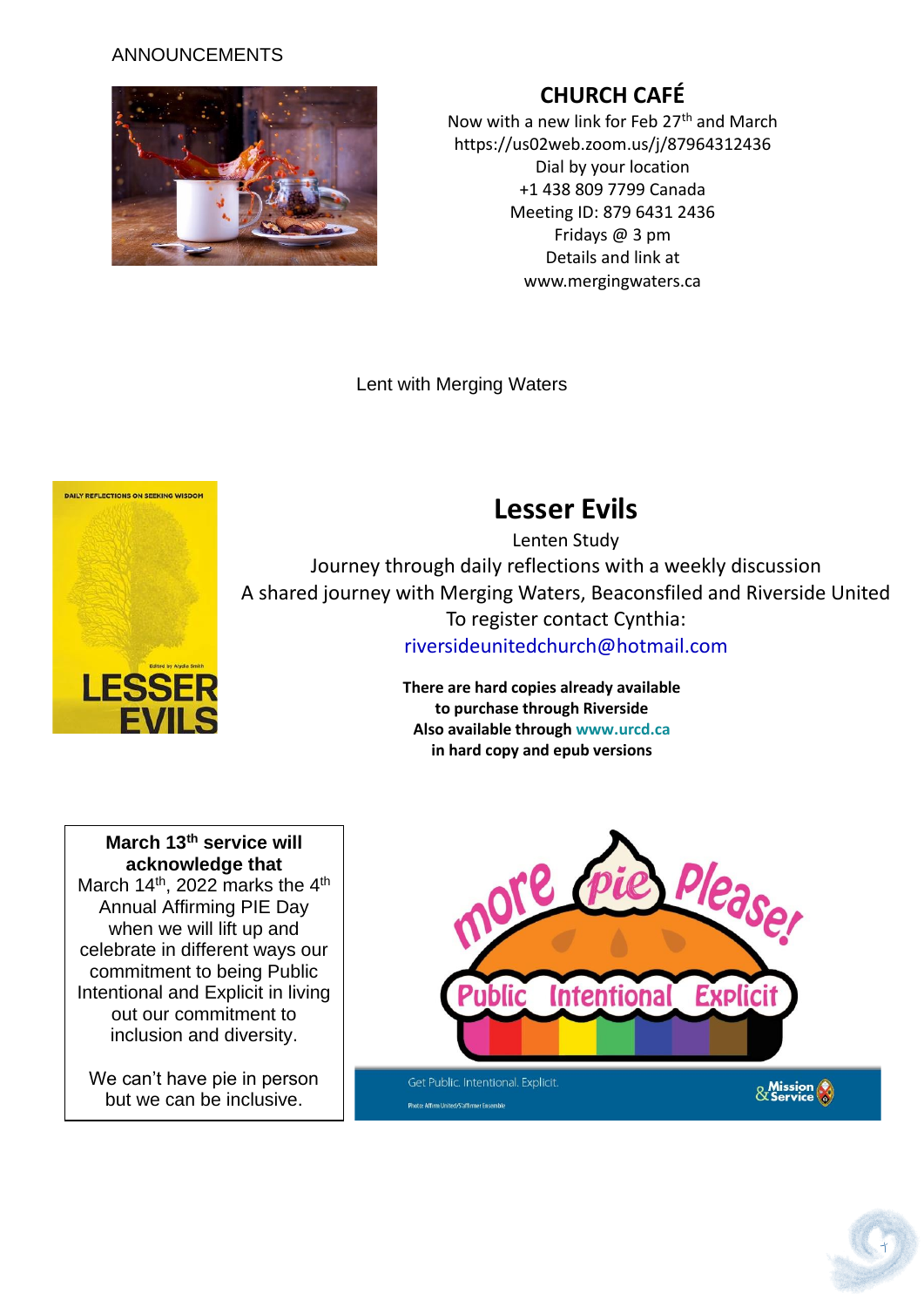Riverside United Church, Beaconsfield United Church and Merging Waters Pastoral Charge Present

# **Lesser Evils: A Lenten Devotional Reflection Series**

**DAILY REFLECTIONS ON SEEKING WISDOM** 

Join us on Thursday evenings in Lent (beginning March 10th) as we reflect together on making faithled moral decisions in a complex world, using the book Lesser Evils as a guide.

Edited by Alydia Smith **LESSER**<br>EVILS Sessions will take place on Thursdays from 7-8:30 PM over Zoom.

Access to a copy of Lesser Evils is needed to participate. The E-Book is available from the United Church Bookstore (https://ucrdstore.ca). And we have some hard copies available for purchase. Contact your church's administrator for more information.

To register to participate, please email riversideunitedchurch@hotmail.com